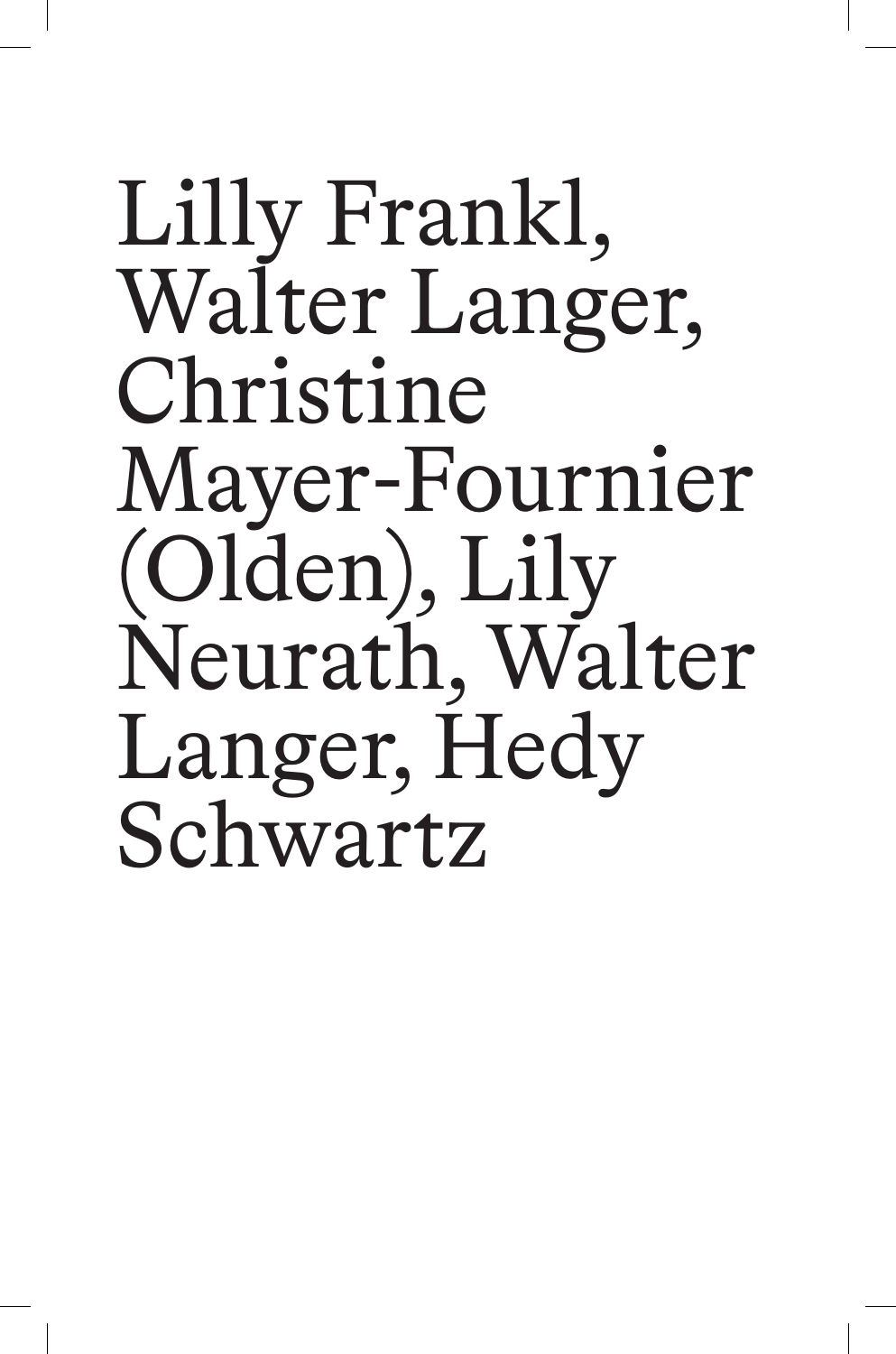Frankl, Lilly

40 Joyk youge,

Tanger, Walter.

connections (10.5.38) Heard from the Society for the Protection of Science and Learning that she had been offered a position with Gipsy Hill Training College and Mr. Adams was going to urge for a permit for her. Are are also other positions in view for the.<br>There are also other positions in view for her.<br>(3.6.38) HAS OLYMULA in the Law for the expected of the expectation. An American doing his analysis with Fr1. Freud.<br>Research fellow for Psychology in Boston. address.<br>at Close d'un faudre. Address.<br>H Closence Court, Ma da

Wishes to come

Is doing analysis with E. Kris.

to England to finish her analysis. Will be at least a year before she starts her control analysis. Perhaps has a chance of getting work at the Child Guidance Council, Institute of Medical Psychology (Dr. Calver). You wrote to Fr1. Freud that it was a difficult case and that you hoped she was following up her London

Christine Mayer-Fourneir (Olden)

Applied for England and is recommended by Dr. Fenichel as a good psycho-analyst.

Hams sachs a substitution

Secretary at the Verlag. Mr Bayliss of Nicholson, Graham & Jones, 19 Moorgate, E.C. 2.<br>Telephone MET: 7981 is getting her a permit. 31 Gioviers for solis, Tour

Wrote to Jagelman re permit to work in England. september 7th. Has got perman.<br>September 7th. Has got permit.<br>1201/201 cerril 17.9 39.<br>32 Finelley Road.<br>7RI; 1921.

Brother of Mrs. Neurath. Still in Vienna - Address Vienna XX, Wallensteinplatz 4/3.<br>Born in Vienna 24.V.1913. Wrote to Duncan Hall on September 9th re his immigration to Australia. Trained in Tannery and Leather Work.

Hedy Schwarty

Iddies: 17 Rylett Road<br>Peyphs - Analytical<br>Pedagogue - Toteryiesed<br>12133 Jaci Letter of Introduction

Neurath,  $M$ iss

Kruk, Walter,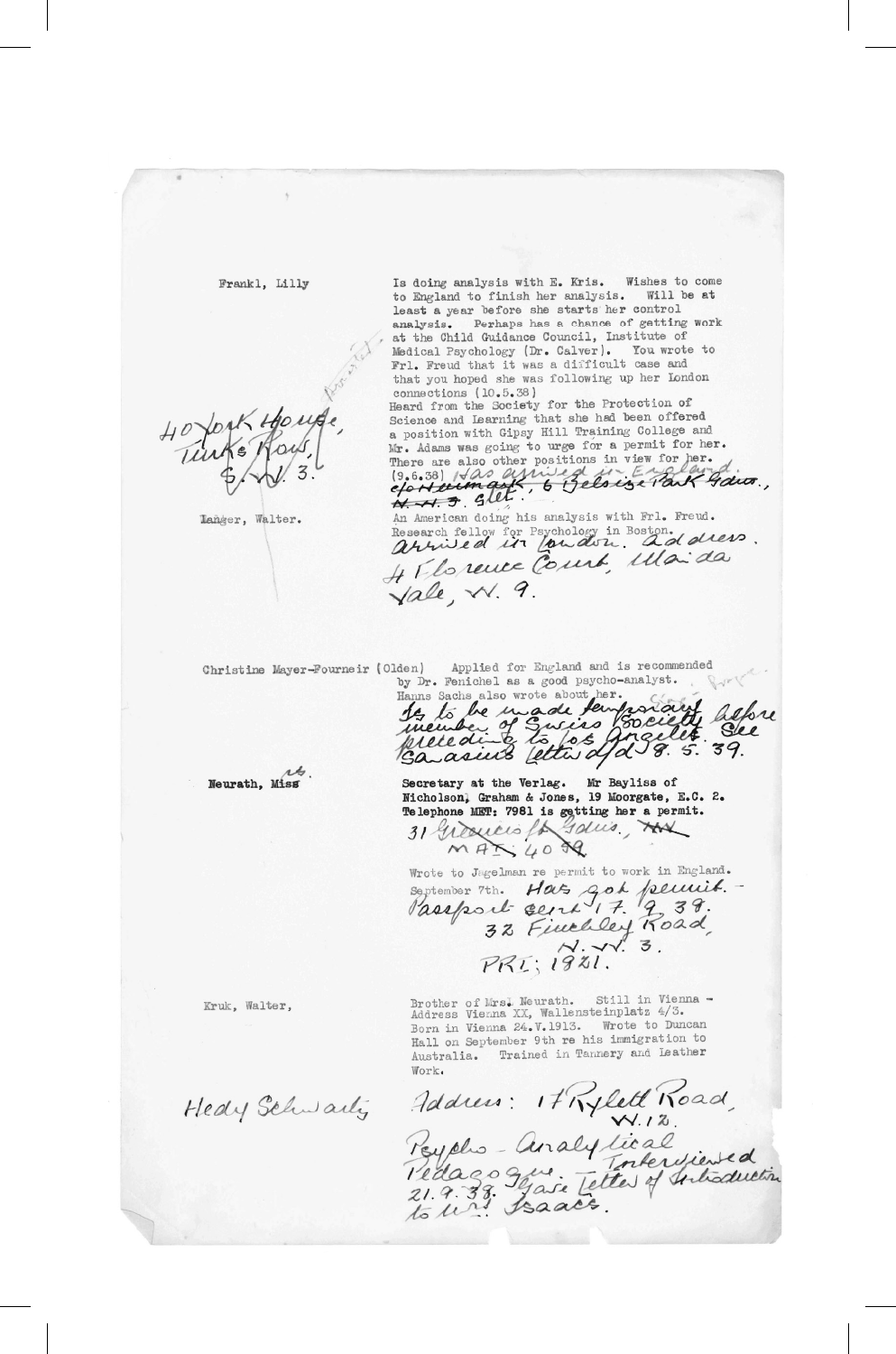## **Frankl, Lilly (Liselotte)**

Psychoanalytikerin, Psychologin, Psychiaterin geb. 18.05.1910 in Wien, gest. 12.10.1988 in London

#### **Wien — Schottland — London**

**Frankl, Lilly Is doing analysis with E. Kris. Wishes to come to England to finish her analysis. Will be at least a year before she starts her control analysis. Perhaps has a chance of getting work at the Child Guidance Council, Institute of Medical Psychology (Dr. Calver). You wrote to Frl. Freud that it was a difficult case and that you hoped she was following up her London connections (10.5.38) Heard from the Society for the Protection of Science and Learning that she had been offered a position with Gipsy Hill Training College and Mr. Adams was going to urge for a permit for her. There are also other positions in view for her. (9.6.38)**  *Has arrived in England. c/o Newmark, 6 Belsize Gdns., N.W.3. stet. 40 York House, Turks Row, S.W.3. Arrested.*

**1938** Emigration nach Großbritannien (Schottland) **1945** Studium der Medizin an der London School of Medicine for Women und der University of St. Andrews, Schottland Mitglied und Lehranalytikerin der British Psychoanalytical Society Psychiaterin an der Hampstead Child Therapy-Clinic Lehranalytikerin und Supervisorin am Hampstead Programm

#### **Bibliografie** (Auswahl)

1934: Zum Problem der Funktionsreifung. Erster Bericht über Entwicklungsprüfungen an albanischen Kindern, *Zeitschrift für Kinderforschung* 43: 219-254 (gemeinsam mit Lotte Danzinger). 1935: *Lohn und Strafe*. Ihre Bedeutung in der Familienerziehung. Jena. 1961: Some Observations on the Development and Disturbances of Integration in Childhood, *The Psychoanalytical Study of the Child* 16: 146-163. 1962: The Ego's Participation in the Therapeutic Alliance, *The International Journal of Psychoanalysis* 43: 333-337 (gemeinsam mit Ilse Hellman). 1963: Self-Preservation and Accident Proneness in Children and Adolescents, *The Psychoanalytical Study of the Child* 18: 464-483. 1964: Die Hampstead Child Therapy Clinic, *Psychoanalyse und Alltag*. Bern/ Stuttgart (hg. von Paul Federn, Heinrich Meng): 189-204.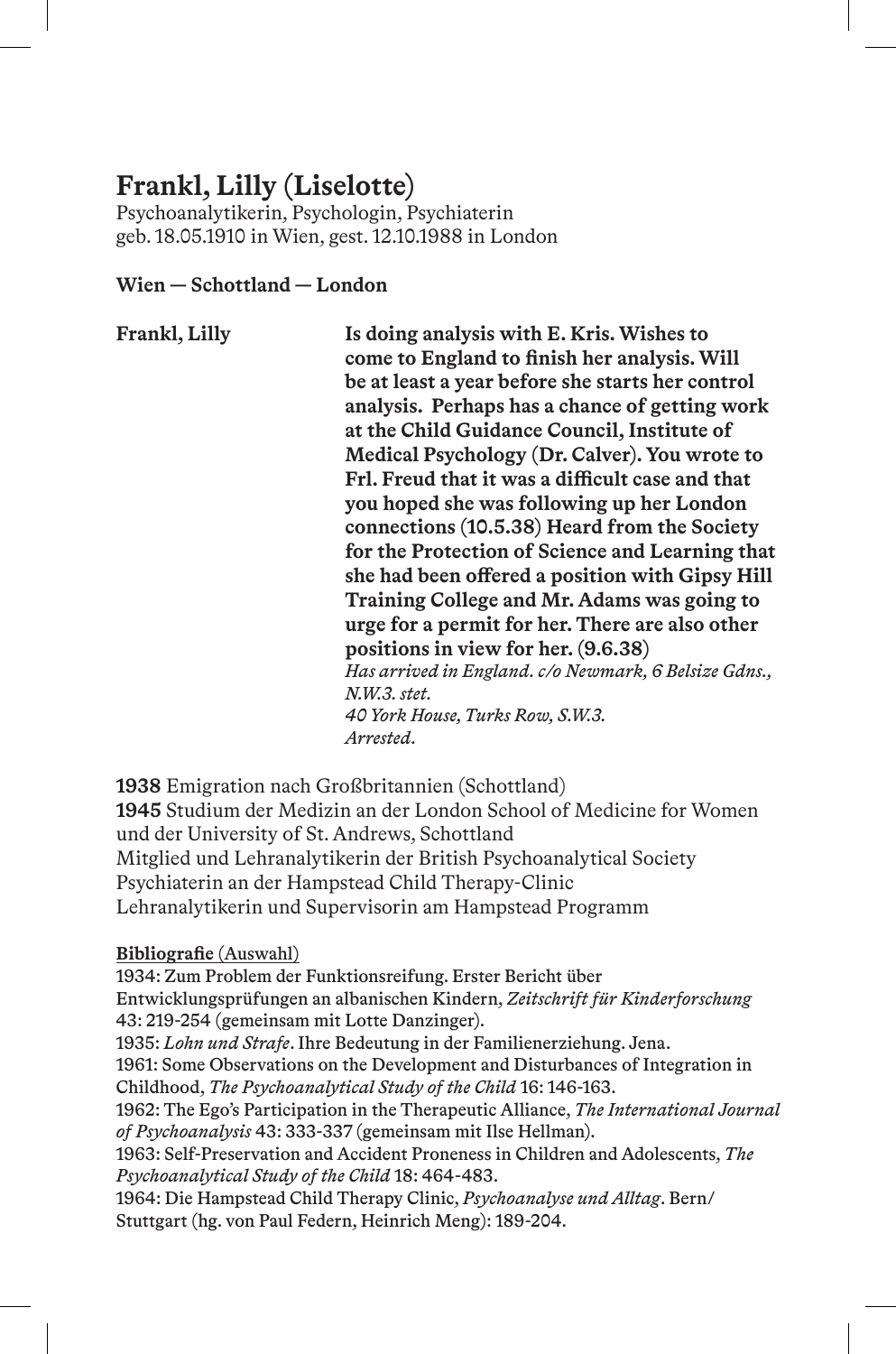## **Frankl, Lilly (Liselotte)**

Psychoanalyst, psychologist, and psychiatrist born 18.05.1910 in Vienna, died 12.10.1988 in London

#### **Vienna — Scotland — London**

**Frankl, Lilly Is doing analysis with E. Kris. Wishes to come to England to finish her analysis. Will be at least a year before she starts her control analysis. Perhaps has a chance of getting work at the Child Guidance Council, Institute of Medical Psychology (Dr. Calver). You wrote to Frl. Freud that it was a difficult case and that you hoped she was following up her London connections (10.5.38) Heard from the Society for the Protection of Science and Learning that she had been offered a position with Gipsy Hill Training College and Mr. Adams was going to urge for a permit for her. There are also other positions in view for her. (9.6.38)**  *Has arrived in England. c/o Newmark, 6 Belsize Gdns., N.W.3. stet. 40 York House, Turks Row, S.W.3. Arrested.*

**1938** emigration to Great Britain

**1945** medical studies at the London School of Medicine for Women and the University of St. Andrews, Scotland member and training analyst of the British Psychoanalytical Society psychiatrist at the Hampstead Child Therapy-Clinic training analyst and supervisor at the Hampstead Program

#### (Select) **Bibliography**

1934: Zum Problem der Funktionsreifung. Erster Bericht über Entwicklungsprüfungen an albanischen Kindern, *Zeitschrift für Kinderforschung* 43: 219-254 (together with Lotte Danzinger). 1935: *Lohn und Strafe*. Ihre Bedeutung in der Familienerziehung. Jena. 1961: Some Observations on the Development and Disturbances of Integration in Childhood, *The Psychoanalytical Study of the Child* 16: 146-163. 1962: The Ego's Participation in the Therapeutic Alliance, *The International Journal of Psychoanalysis* 43: 333-337 (together with Ilse Hellman). 1963: Self-Preservation and Accident Proneness in Children and Adolescents, *The Psychoanalytical Study of the Child* 18: 464-483. 1964: Die Hampstead Child Therapy Clinic, *Psychoanalyse und Alltag*. Bern/ Stuttgart (ed. by Paul Federn, Heinrich Meng): 189-204.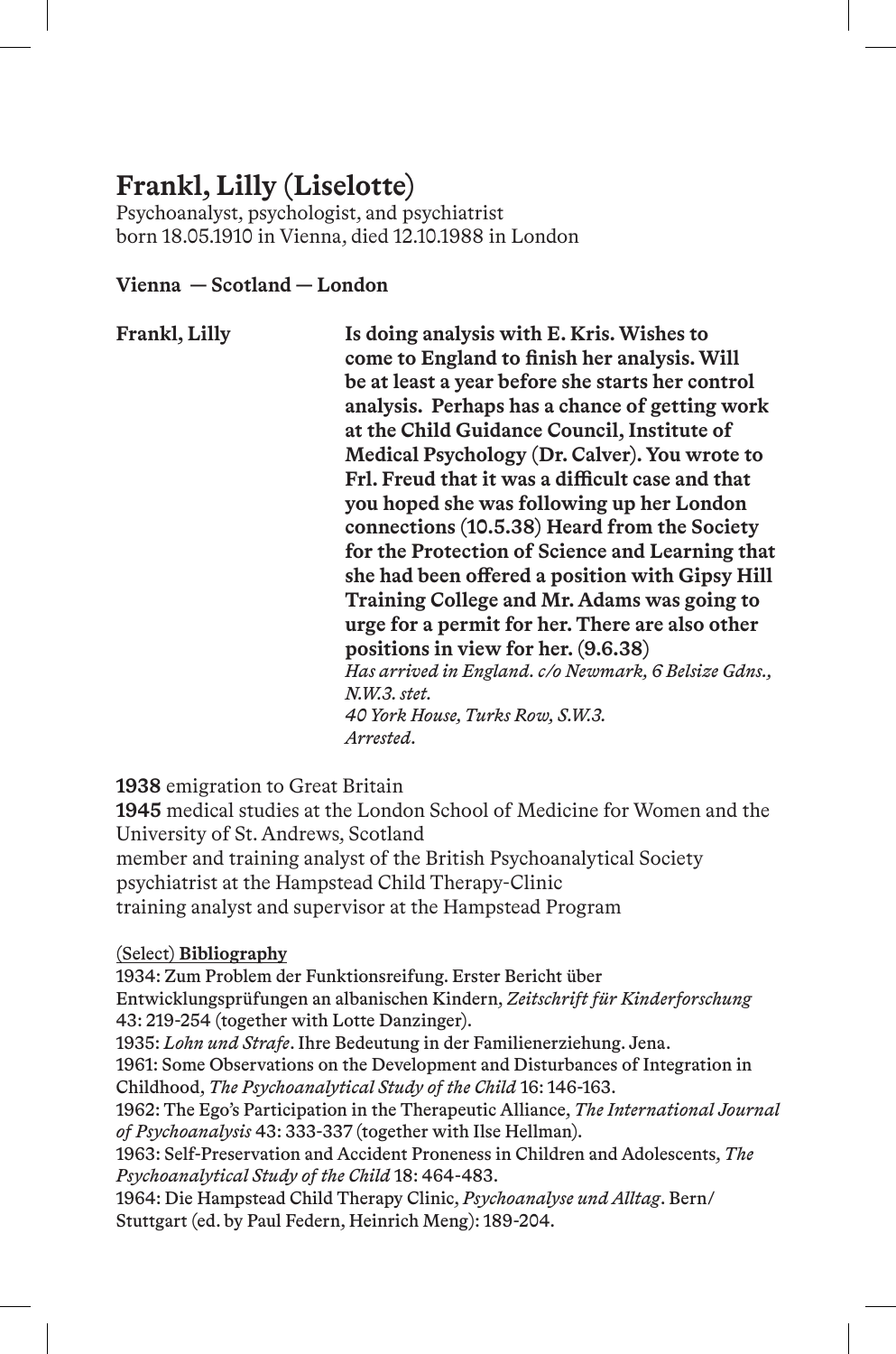# **Langer, Walter**

Psychoanalytiker, Psychologe geb. 05.02.1899 in Boston, Massachusetts gest. 04.07.1981, Sarasota, Florida

### **Wien — New York — Wien — London — Wien — London — New York**

Langer, Walter. **An American doing his analysis with Frl. Freud. Research fellow for Psychology in Boston.** 

> *Arrived in London. Address: 4 Florence Court, Maida Vale, W.9.*

**1919** Soldat der United States Army in Frankreich **1935** Promotion in Psychologie an der Harvard University, Cambridge Mitglied der American Psychiatric Association **1936** Übersiedlung nach Wien **1936–38** Kandidat der WPV Walter Charles Langer half zahlreichen WPV-Mitgliedern bei der Erlangung von Affidavits (Herz, Mahler-Schönberger, Rubinstein, Geelerd) sowie jüdischen Kolleg:innen und Freundinnen, die Grenze nach Italien bzw. Frankreich zu überqueren **1943–44** Mitarbeit im Office of Strategic Services **1946** Mitglied der Boston Psychoanalytic Society and Institute

**Bibliografie** (Auswahl)

1943: *Psychology & Human Living*. New York.

1972: *The Mind of Adolf Hitler. The Secret Wartime Report*. London/New York. (1973: *Das Adolf-Hitler-Psychogramm. Eine Analyse seiner Person und seines Verhaltens, verfasst 1943 für die psychologische Kriegsführung der USA*. Wien/ Munich/Zürich.)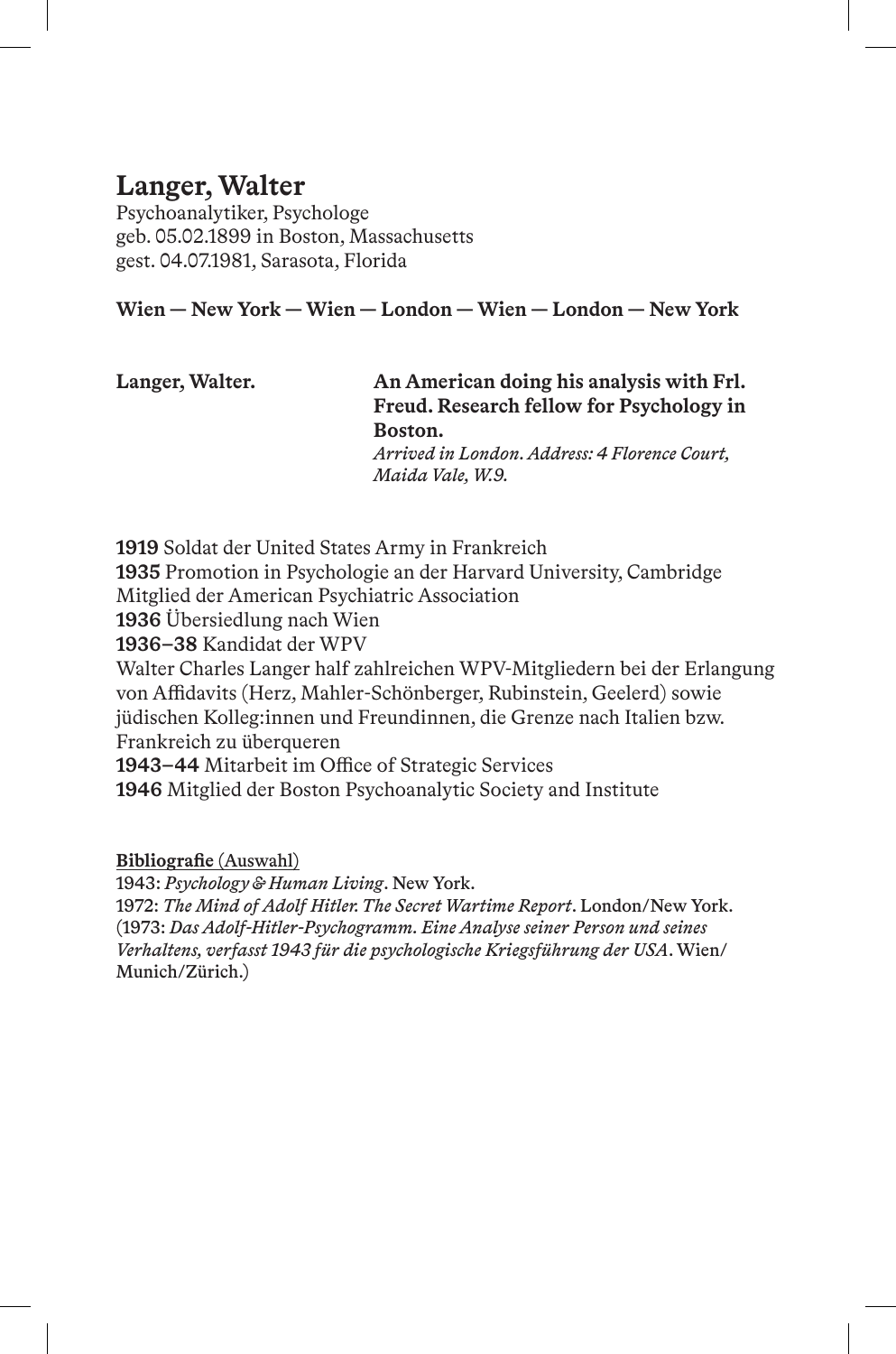# **Langer, Walter**

Psychoanalyst, psychologist born 05.02.1899 in Boston died 04.07.1981 in Sarasota, Florida

#### **Vienna — New York — Vienna — London — Vienna — London — New York**

Langer, Walter. **An American doing his analysis with Frl. Freud. Research fellow for Psychology in Boston.** 

*Arrived in London. Address: 4 Florence Court, Maida Vale, W.9.*

**1919** soldier of the United States Army in France **1935** doctorate in psychology at Harvard University, Cambridge member of the American Psychiatric Association **1936** relocation to Vienna **1936 to 1938** candidate of the WPV Walter C. Langer helped numerous WPV members to attain affidavits (Herz, Mahler-Schönberger, Rubinstein, and Geelerd) as well as Jewish colleagues and friends to cross the border to Italy or France. **1943 to 1944** occupation at the Office of Strategic Services (OSS) **1946** member of the Boston Psychoanalytic Society & Institute

(Select) **Bibliography**

1943: *Psychology & Human Living*. New York. 1972: *The Mind of Adolf Hitler. The Secret Wartime Report*. London/New York. (1973: *Das Adolf-Hitler-Psychogramm. Eine Analyse seiner Person und seines Verhaltens, verfasst 1943 für die psychologische Kriegsführung der USA*. Wien/ München/Zürich.)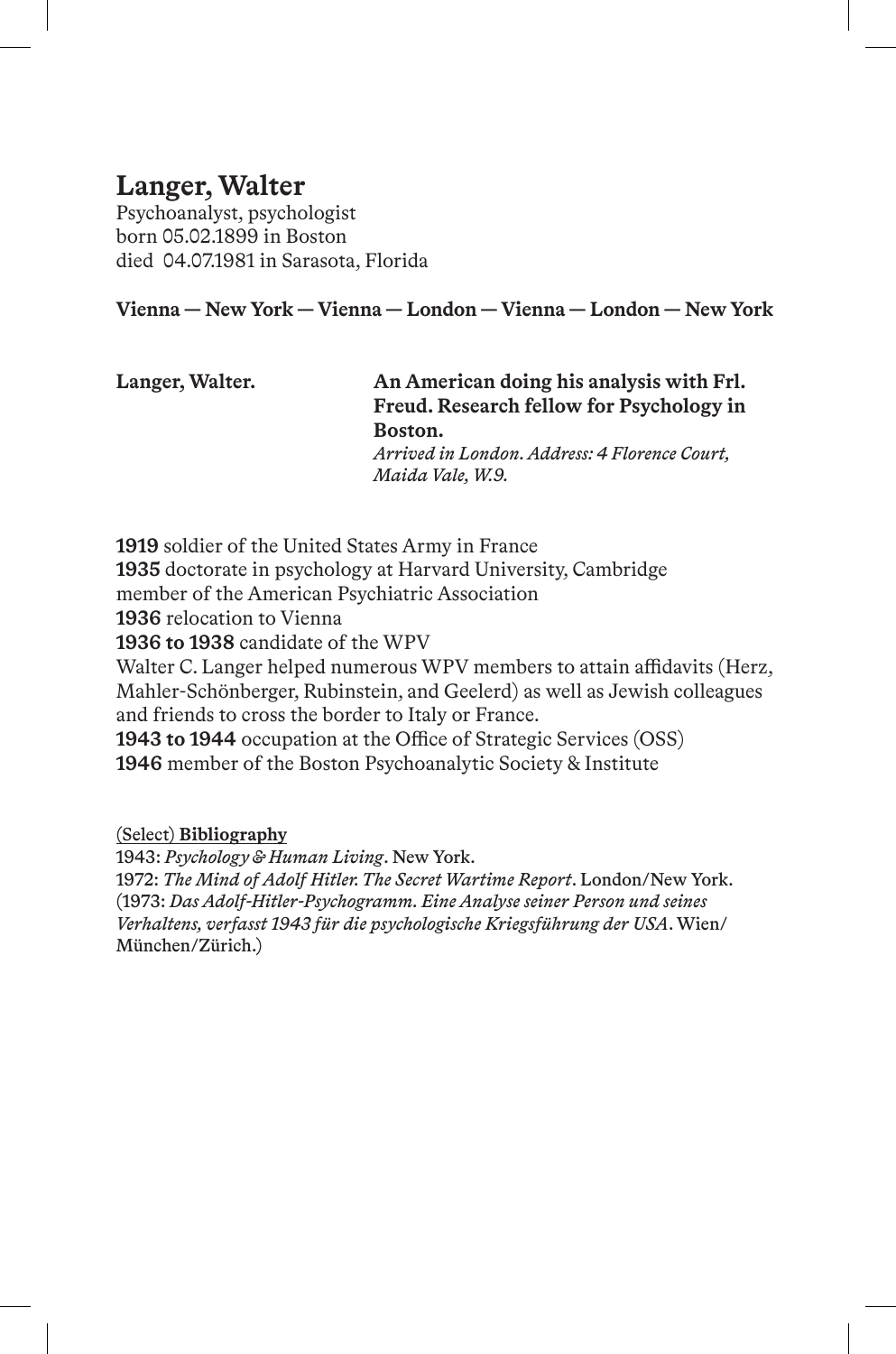## **Mayer-Fournier (Olden), Christine**

(geb. Fournier), Schriftstellerin, Verlegerin, Schauspielerin geb. 17.05.1888 in Prag gest. 7.02.1959 in New York

## **Wien – Berlin – Prag – Los Angeles – New York**

|  | Christine Mayer-Fournier (Olden) |  |
|--|----------------------------------|--|
|--|----------------------------------|--|

## **Christine Mayer-Fournier (Olden) Applied for England and is recommended by Dr. Fenichel as a good psycho-analyst.**

*Hans Sachs also wrote about her. Stay in Prague. Is to be made temporary member of Swiss Society before preceding to Los Angeles. See Sarasins letter d/d 8.5.39.*

**1924–27** Verlegerin der Kinderzeitschrift Der Tag **1926** Ausbildung am Berliner psychoanalytischen Institut **1933–38** Kandidatin der WPV der Prager Gruppe **1939** Emigration in die USA (Los Angeles)

**1944** Verleihung der US-Staatsbürgerschaft

**1945** Übersiedlung nach New York

**1945** Special Member der New Yorker Psychoanalytic Society

**Bibliografie** (Auswahl)

1941: About the Fascinating Effect of the Narcissistic Personality, *American Imago* 2 (4): 347-355.

1943: The Psychology of obstinacy, *Psychoanalytical Quarterly* 12: 240-255. 1952: Notes on Child Rearing in America, *The Psychoanalytic Study of the Child* 7: 387-392.

1953: On Adult Empathy with Children, *The Psychoanalytic Study of the Child* 8: 111-126.

1958: Notes on the Development of Empathy, *The Psychoanalytic Study of the Child* 13: 505-518.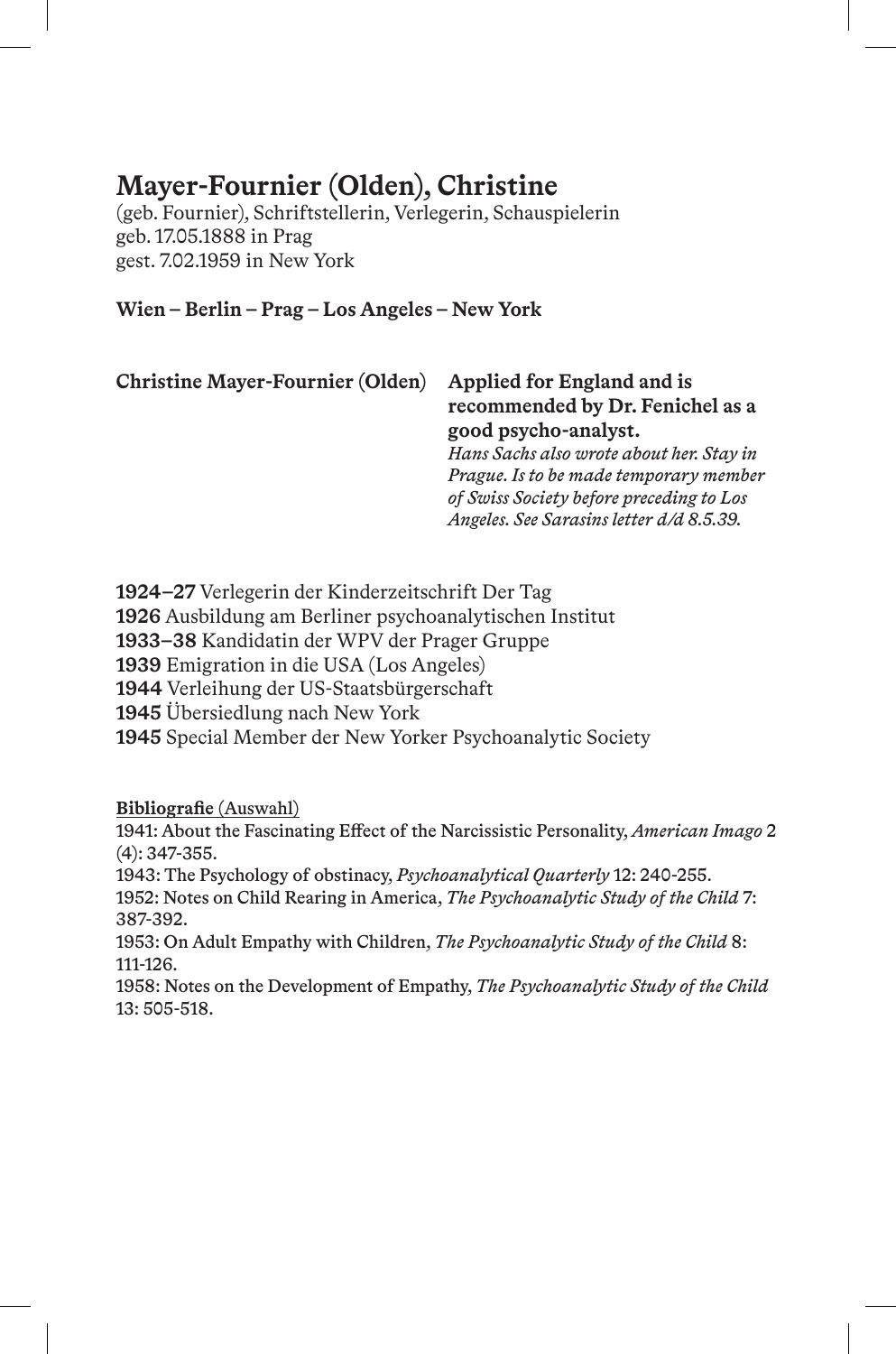# **Mayer-Fournier (Olden), Christine**

(née Fournier), writer, publisher, actress born 17.05.1888 in Prague died 07.02.1959 in New York

## **Vienna — Berlin — Prague — Los Angeles — New York**

| <b>Christine Mayer-Fournier (Olden)</b> |  |
|-----------------------------------------|--|
|-----------------------------------------|--|

## **Christine Mayer-Fournier (Olden) Applied for England and is recommended by Dr. Fenichel as a good psycho-analyst.**

*Hans Sachs also wrote about her. Stay in Prague. Is to be made temporary member of Swiss Society before preceding to Los Angeles. See Sarasins letter d/d 8.5.39.*

**1924–27** publisher of the children's magazine Der Tag training at the Psychoanalytic Institute in Berlin **1933–38** candidate of the WPV of the Prague group emigration to the USA naturalization as a US citizen relocation to New York

**1945** »special member« of the New York Psychoanalytic Society

(Select) **Bibliography**

1941: About the Fascinating Effect of the Narcissistic Personality, *American Imago* 2 (4): 347-355.

1943: The Psychology of obstinacy, *Psychoanalytical Quarterly* 12: 240-255. 1952: Notes on Child Rearing in America, *The Psychoanalytic Study of the Child* 7: 387-392.

1953: On Adult Empathy with Children, *The Psychoanalytic Study of the Child* 8: 111-126.

1958: Notes on the Development of Empathy, *The Psychoanalytic Study of the Child* 13: 505-518.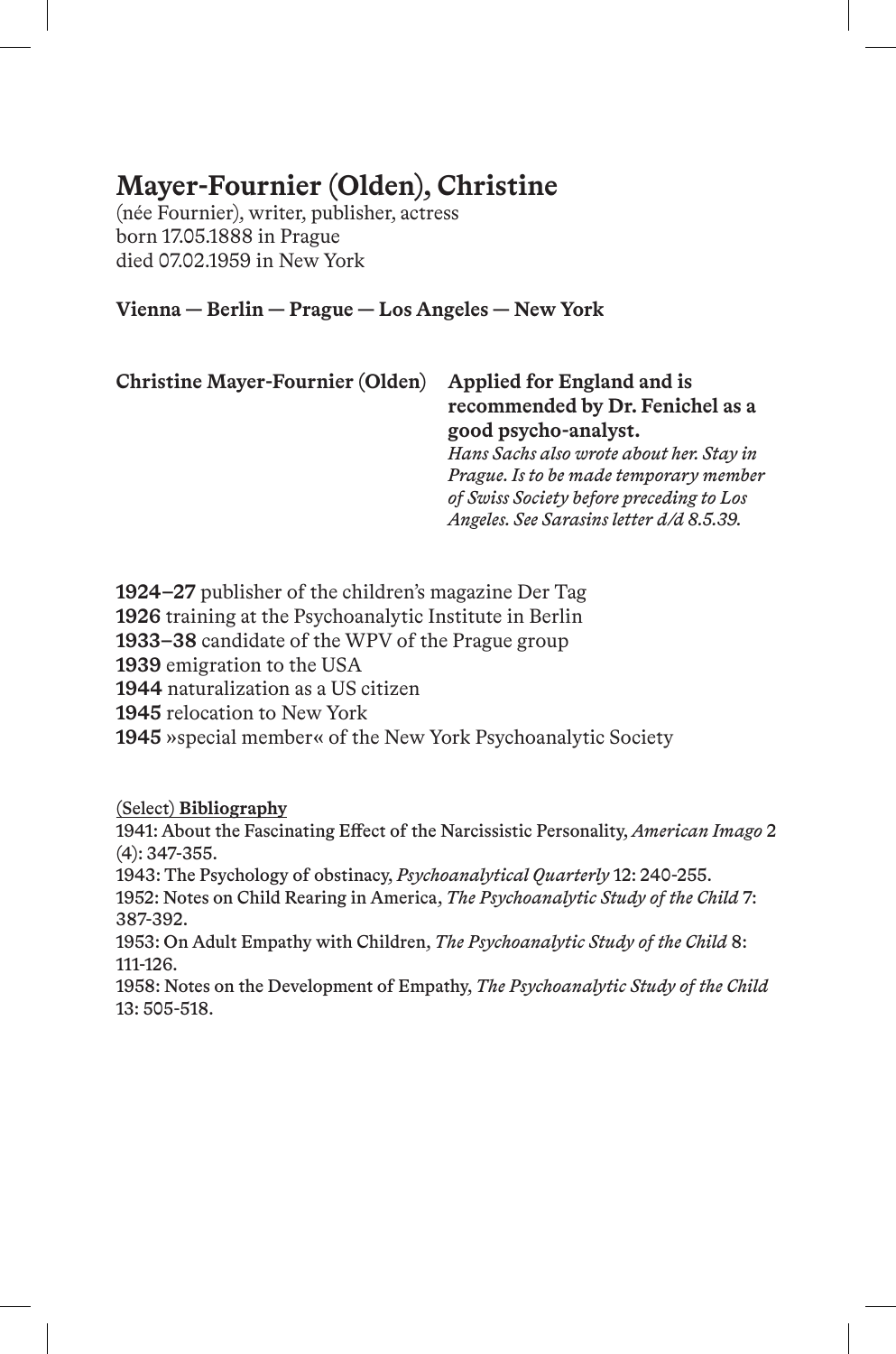## **Neurath, Lily**

geb. 11.11.1902 in Wien Sterbedatum und -ort unbekannt

#### **Wien — London**

#### **Neurath, Mrs. Secretary at the Verlag. Mr. Bayliss of Nicholson, Graham & Jones, 19 Moorgate, E.C. 2. Telephone MET: 7981 is getting her a permit.**

*31 Greencroft Gdns., NW MAI: 4059. Wrote to Jagelman re permit to work in England. September 7 th. Has got permit. – Passport sent 17.9.38. 32 Finchley Road, N.W.3. PRI: 1821.*

**bis 1938** Sekretärin im Internationalen Psychoanalytischen Verlag, Wien Emigration nach Großbritannien (London) Sekretärin am Institute of Psycho-Analysis, London Mitarbeit an der Herausgabe von Sigmund Freuds *Gesammelten Werken*

#### **Bibliografie** (Auswahl)

1962: The Classification of Superego Material in the Hampstead Index, *The Psychoanalytic Study of the Child* 17: 107-127 (mit John Sandler, Maria Kawenoka, Bernard Rosenblatt, Anneliese Schnurmann, John Sigal).

1967: Some Conceptual Problems Involved in the Consideration of Disorders of Narcissism, *Journal of Child Psychotherapie* 2 (1): 56-66 (mit Walter G. Joffe, John Sandler, Sheila Baker, Rose Edgcumbe, Maria Kawenoka, Hanna Kennedy). (1967: Einige theoretische und klinische Aspekte der Übertragung, *Psyche* 21 (10-11): 804-826.)

1969: Notes on Some Theoretical and Clinical Aspects of Transference, *International Journal of Psycho-Analysis* 50: 633-645 (mit John Sandler, Alex Holder, Maria Kawenoka, Hanna Kennedy).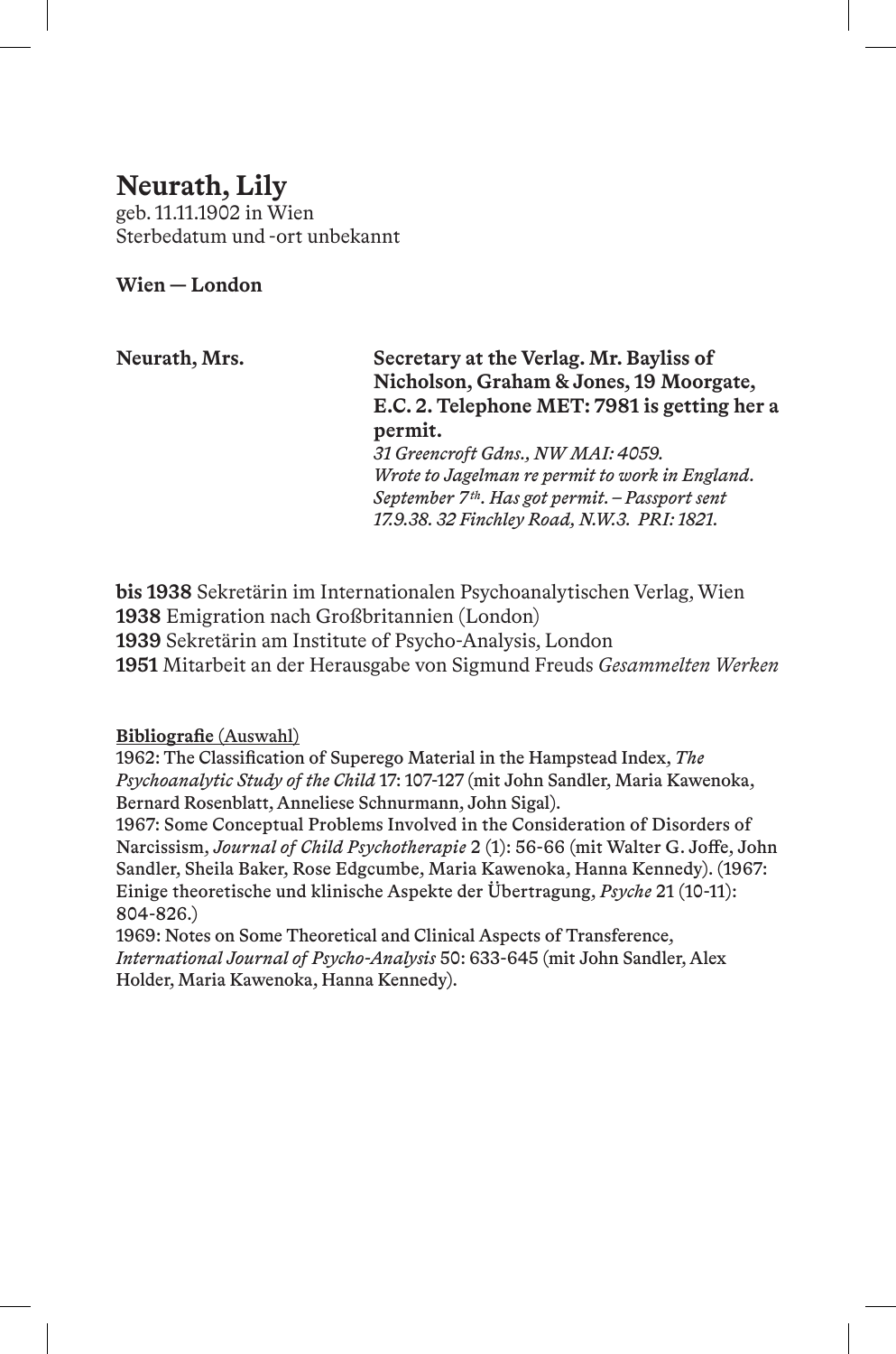# **Neurath, Lily**

born 11.11.1902 in Vienna date and place of death unknown

### **Vienna — London**

## **Neurath, Mrs. Secretary at the Verlag. Mr. Bayliss of Nicholson, Graham & Jones, 19 Moorgate, E.C. 2. Telephone MET: 7981 is getting her a permit.**

*31 Greencroft Gdns., NW MAI: 4059. Wrote to Jagelman re permit to work in England. September 7 th. Has got permit. – Passport sent 17.9.38. 32 Finchley Road, N.W.3. PRI: 1821.*

**until 1938** secretary at the Internationaler Psychoanalytischer Verlag [International Psychoanalytic Publishing House], Vienna **1938** emigration to Great Britain **1939** secretary at the Institute of Psycho-Analysis, London **1951** involved in the publication of Sigmund Freud's *Gesammelte Werke* [Collected Works]

### (Select) **Bibliography**

1962: The Classification of Superego Material in the Hampstead Index, *The Psychoanalytic Study of the Child* 17: 107-127 (with John Sandler, Maria Kawenoka, Bernard Rosenblatt, Anneliese Schnurmann, John Sigal).

1967: Some Conceptual Problems Involved in the Consideration of Disorders of Narcissism, *Journal of Child Psychotherapie* 2 (1): 56-66 (with Walter G. Joffe, John Sandler, Sheila Baker, Rose Edgcumbe, Maria Kawenoka, Hanna Kennedy). (1967: Einige theoretische und klinische Aspekte der Übertragung, *Psyche* 21 (10-11): 804-826.)

1969: Notes on Some Theoretical and Clinical Aspects of Transference, *International Journal of Psycho-Analysis* 50: 633-645 (with John Sandler, Alex Holder, Maria Kawenoka, Hanna Kennedy).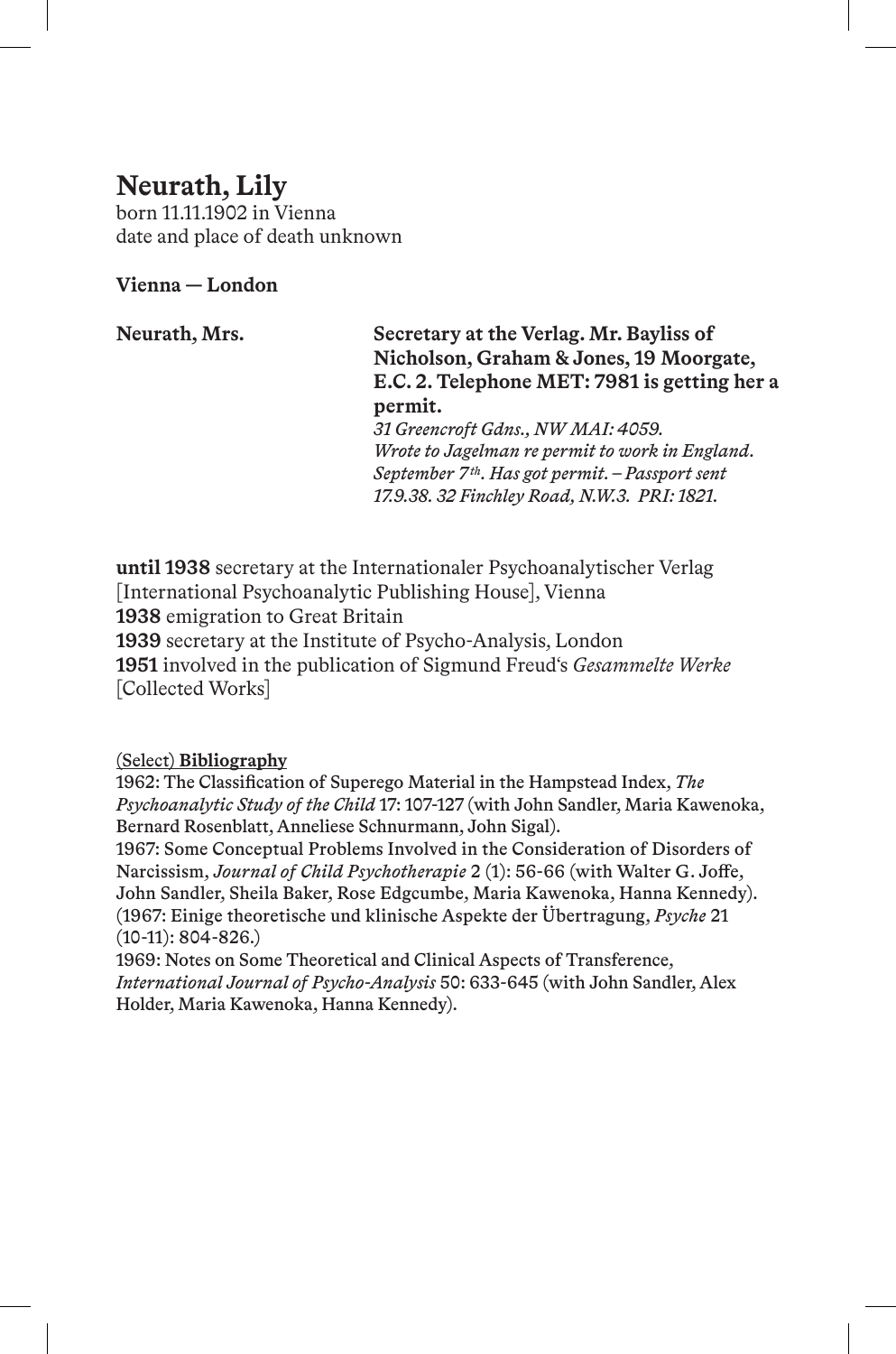## **Kruk, Walter**

geb. 24.03.1913 in Wien Sterbedatum und -ort unbekannt

**Wien — ?**

**Kruk, Walter, Brother of Mrs. Neurath. Still in Vienna – Address Vienna XX, Wallensteinplatz 4/3. Born in Vienna 24.V.1913. Wrote to Duncan Hall on September 9th re his immigration to Australia. Trained in Tannery and Leather Work.**

Walter Kruk wurde 24. Mai 1913 in Wien geboren. Laut eines Fragebogens vom 30. Juni 1938 der Fürsorgezentrale der Israelitischen Kultusgemeinde Wien, Auswanderungsabteilung, war er ledig und wohnte Wien XX, Wallensteinpatz 4/3. Er hatte drei Jahre als Verkäufer in einem Handelsgeschäft gearbeitet, hatte ein Jahr Büropraxis und arbeitete nun seit vier Jahren als Lederarbeiter.

Auf die Frage, wohin er auswandern möchte, antwortete er: »Gleichgiltig wohin«. Und auf die Frage, welche Pläne haben Sie für Ihren neuen Aufenthalt: »Jede Arbeit zu tun, womöglich Umschulungskurse«. Auf die Frage, welche Mittel stehen Ihnen für die Auswanderung zur Verfügung: »Derzeit noch etwas Reisegeld«. Er verfüge zudem über einen bis zum 8. Juli 1939 gültigen Pass.

Handschriftlich wurde am 15. 2. 1939 zudem vermerkt: »Seit Mai 1938 ohne Posten, keine Arbeitsstelle; wohnt bei der Mutter; hat kein Einkommen. Die Familie lebte bisher vom Verkauf der Möbel und von der Unterstützung durch eine Verwandte. Die Angaben seien glaubwürdig. Er beantrage eine Fahrkarte«.

Am 12. März 1939 wurde hinzugefügt: »Abgelehnt, da Flugkarte« – was immer das bedeuten mochte.

Bisher war es nicht möglich, das weitere Lebensschicksal Walter Kruks zu ermitteln.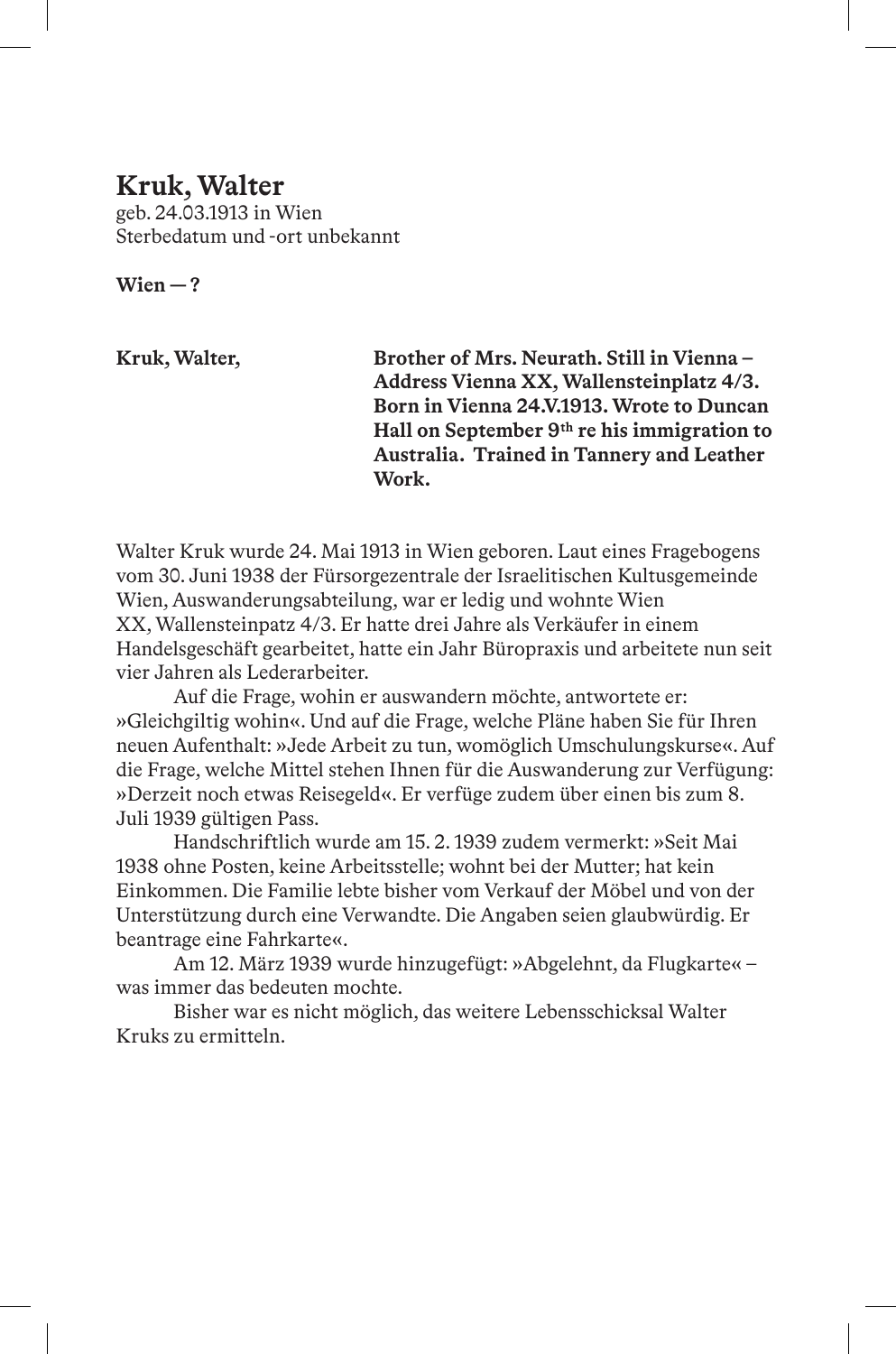## **Kruk, Walter**

born 24.03.1913 in Vienna place and date of death unknown

**Vienna — ?**

**Kruk, Walter, Brother of Mrs. Neurath. Still in Vienna – Address Vienna XX, Wallensteinplatz 4/3. Born in Vienna 24.V.1913. Wrote to Duncan Hall on September 9th re his immigration to Australia. Trained in Tannery and Leather Work.**

Walter Kruk was born on 24 May 1913 in Vienna. According to a questionnaire from 30 June 1938 by the welfare center of the Jewish congregation Vienna, emigration department, he was unmarried and lived in Vienna's 20th district on Wallensteinplatz 4/3. He had worked as a shop assistant for three years, had one year of work experience in an office, and had now been working as a leatherworker for four years.

He answered the question where he would like to emigrate to with: »anywhere.« And the question which plans he had for his new place of residence with: »Any work, retraining possible.« He answered the question which means he had for his emigration with: »Currently a little travel money.« He furthermore was in possession of a passport valid until 8 July 1939.

A note by hand on 15.02.1939 added: »Since May 1938 without employment; lives with his mother; has no income. The family has been living on selling furniture and support from a relative. Information is trustworthy. He is applying for a ticket.«

On 12 March 1939 the following was added: »Denied, as plane ticket« – whatever that may mean.

So far, it has not been possible determine Walter Kruk's further personal fate.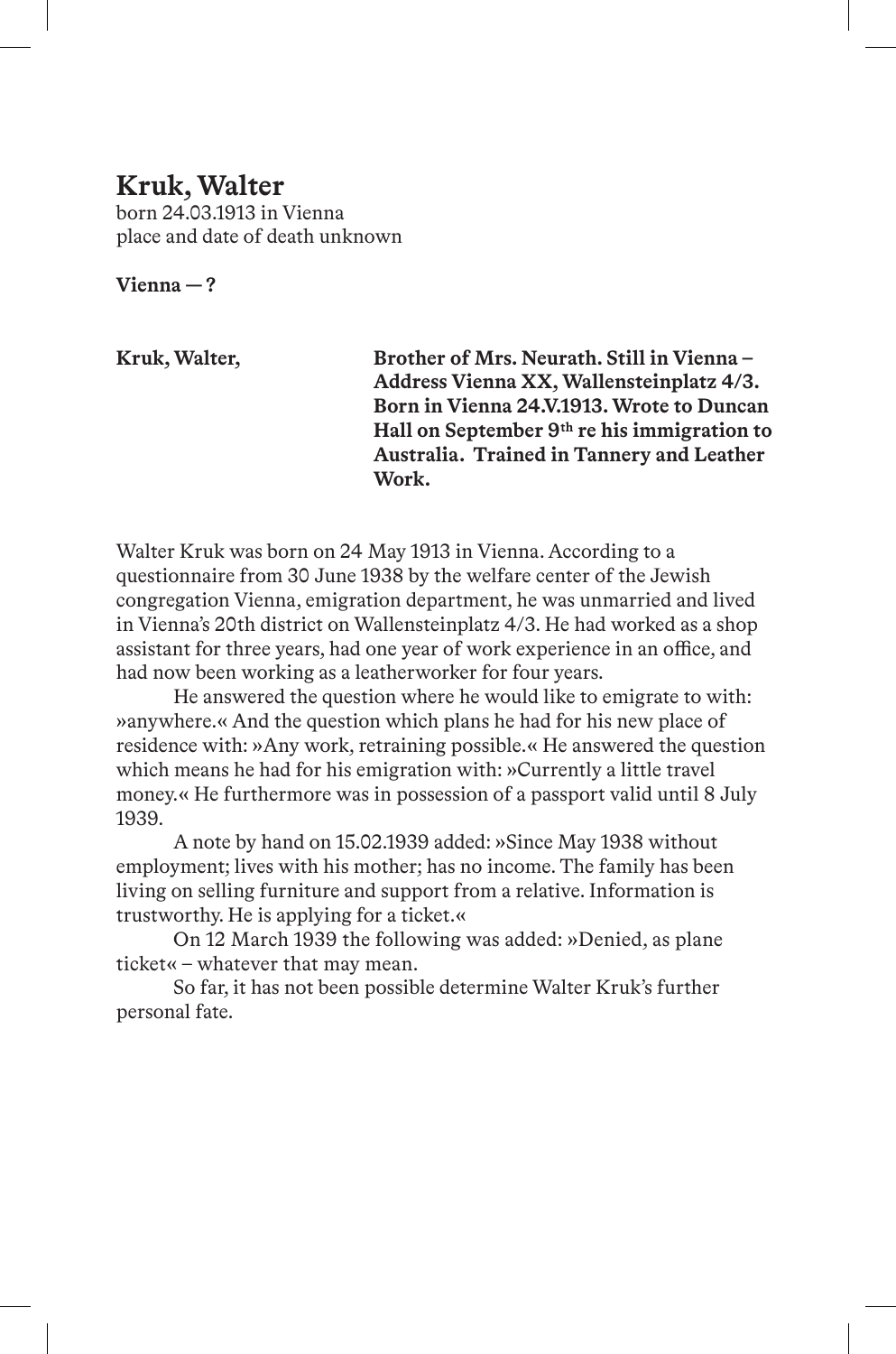# **Schwartz (Schwarz), Hedy**

Sozialarbeiterin, Kindergärtnerin, Montessori-Pädagogin, psychoanalytische Pädagogin geb. 19.05.1902 in Wien gest. 24.06.1991 in London

**Wien — London**

**Hedy Schwartz** *Address: 17 Rylett Road, W.12. Psycho-Analytical Pedagogue. – Interviewed 21.9.38. Gave Letter of Introduction to Mrs. Isaacs.*

**1927–34** Kindergärtnerin der Gemeinde Wien, und in der Ausbildung von städtischen Kindergärtnerinnen in Montessori-Pädagogik tätig **1931–34** Leiterin des städtischen Kindergartens Goethehof bis zu dessen Schließung durch das Dollfuß Regime 1934 **1934** Eröffnung eines privaten Montessori-Kindergartens **1938** Flucht nach Großbritannien (London) **1938** Kindergärtnerin in Anna Freuds Hampstead War Nurseries Ausbildung zur Psychoanalytikerin **1943** Mitglied der British Psychoanalytical Society ständige Mitarbeiterin in der Hampstead Child Therapy Clinic, Kinderanalytikerin

**Bibliografie** (Auswahl) 1950: The Mother in the Consulting Room. Notes on the Psychoanalytic Treatment of Two Young Children, *The Psychoanalytic Study of the Child* 5: 343-357.